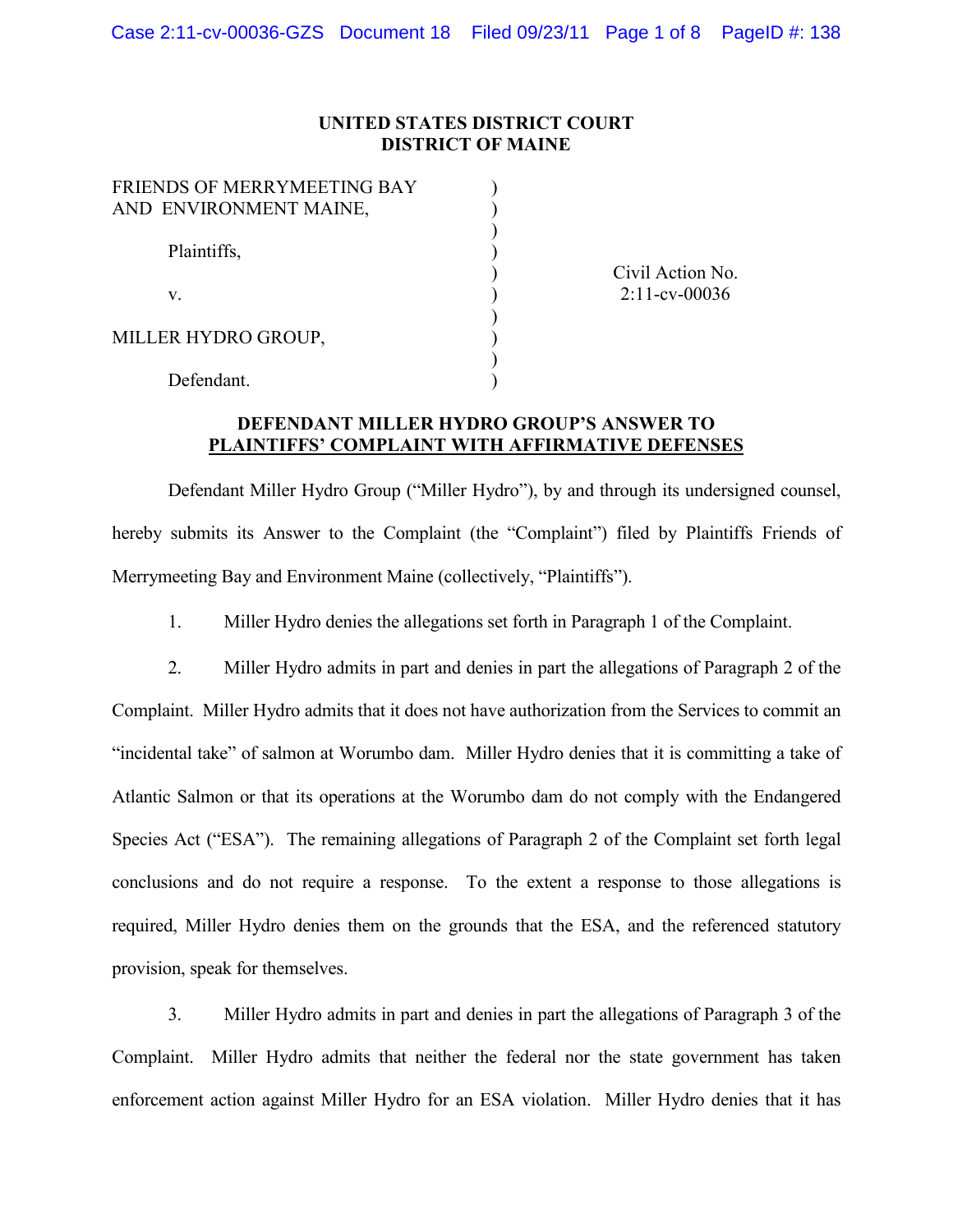violated the ESA. The remaining allegations of Paragraph 3 of the Complaint set forth legal conclusions and do not require a response. To the extent a response to those allegations is required, Miller Hydro denies them on the grounds that the referenced statutory provision speaks for itself.

4. Miller Hydro denies the allegations set forth in Paragraph 4 of the Complaint.

#### **Parties**

5. Miller Hydro is without knowledge or information sufficient to form a belief as to the truth of the allegations set forth in Paragraph 5 of the Complaint and therefore denies them.

6. Miller Hydro is without knowledge or information sufficient to form a belief as to the truth of the allegations set forth in Paragraph 6 of the Complaint and therefore denies them.

7. Miller Hydro admits the allegations set forth in Paragraph 7 of the Complaint.

#### **Jurisdiction and Venue**

8. The allegations of Paragraph 8 of the Complaint set forth legal conclusions and do not require a response.

9. Miller Hydro admits in part and denies in part the allegations of Paragraph 9 of the Complaint. Miller Hydro admits that its registered agent and its Vice President and Director received a copy of the referenced letter more than 60 days prior to commencement of this action. Miller Hydro is without knowledge or information sufficient to form a belief as to whether the referenced letter was also mailed to the Secretaries of Commerce and Interior, and therefore denies those allegations. The remaining allegations of Paragraph 9 of the Complaint set forth legal conclusions and do not require a response. To the extent a response to those allegations is required, Miller Hydro denies them.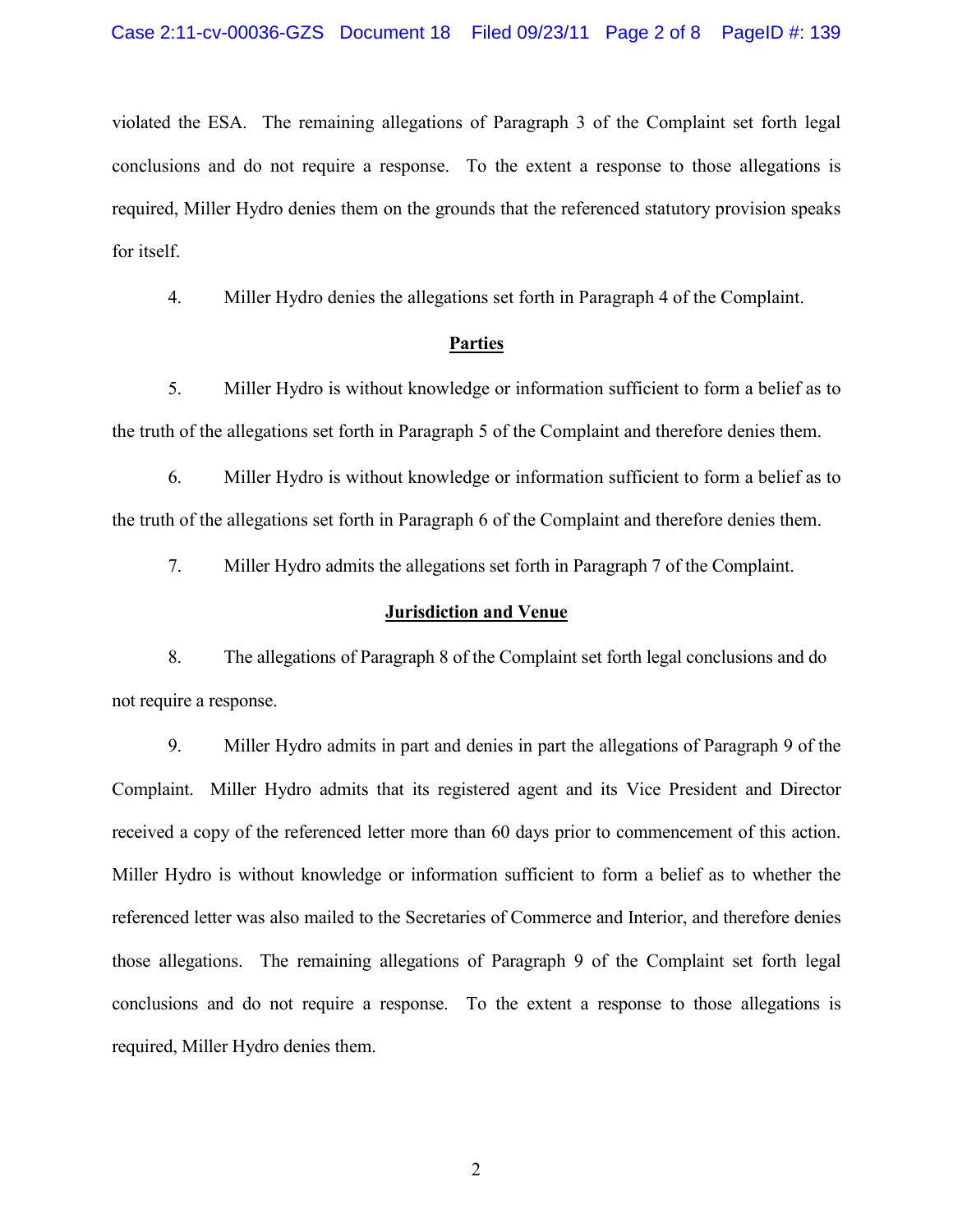#### **Factual Background**

10. Miller Hydro admits the allegations set forth in Paragraph 10 of the Complaint.

11. Miller Hydro is without knowledge or information sufficient to form a belief as to the truth of the allegations set forth in Paragraph 11 of the Complaint and therefore denies them.

12. Miller Hydro denies the allegations set forth in Paragraph 12 of the Complaint.

13. Miller Hydro is without knowledge or information sufficient to form a belief as to the truth of the allegations set forth in Paragraph 13 of the Complaint and therefore denies them.

14. The allegations of Paragraph 14 of the Complaint set forth legal conclusions and do not require a response. To the extent a response is required, Miller Hydro denies those allegations on the grounds that the referenced statutory provisions speak for themselves.

15. The allegations of Paragraph 15 of the Complaint set forth legal conclusions and do not require a response. To the extent a response is required, Miller Hydro denies the allegations to the extent they are inconsistent with applicable law.

16. Miller Hydro admits in part and denies in part the allegations of Paragraph 16 of the Complaint. Miller Hydro admits that the Services (i) listed the GOM DPS of Atlantic Salmon as endangered in or around 2000; (ii) included the salmon populations of seven rivers in Maine in the description of the endangered GOM DPS; and (iii) did not include the Androscoggin River or Kennebec River salmon populations in this listing. Miller Hydro is without knowledge or information sufficient to form a belief as to the truth of the remaining allegations set forth in Paragraph 16 of the Complaint and therefore denies them.

17. Miller Hydro is without knowledge or information sufficient to form a belief as to the truth of the allegations set forth in Paragraph 17 of the Complaint and therefore denies them.

18. Miller Hydro admits in part and denies in part the allegations of Paragraph 18 of the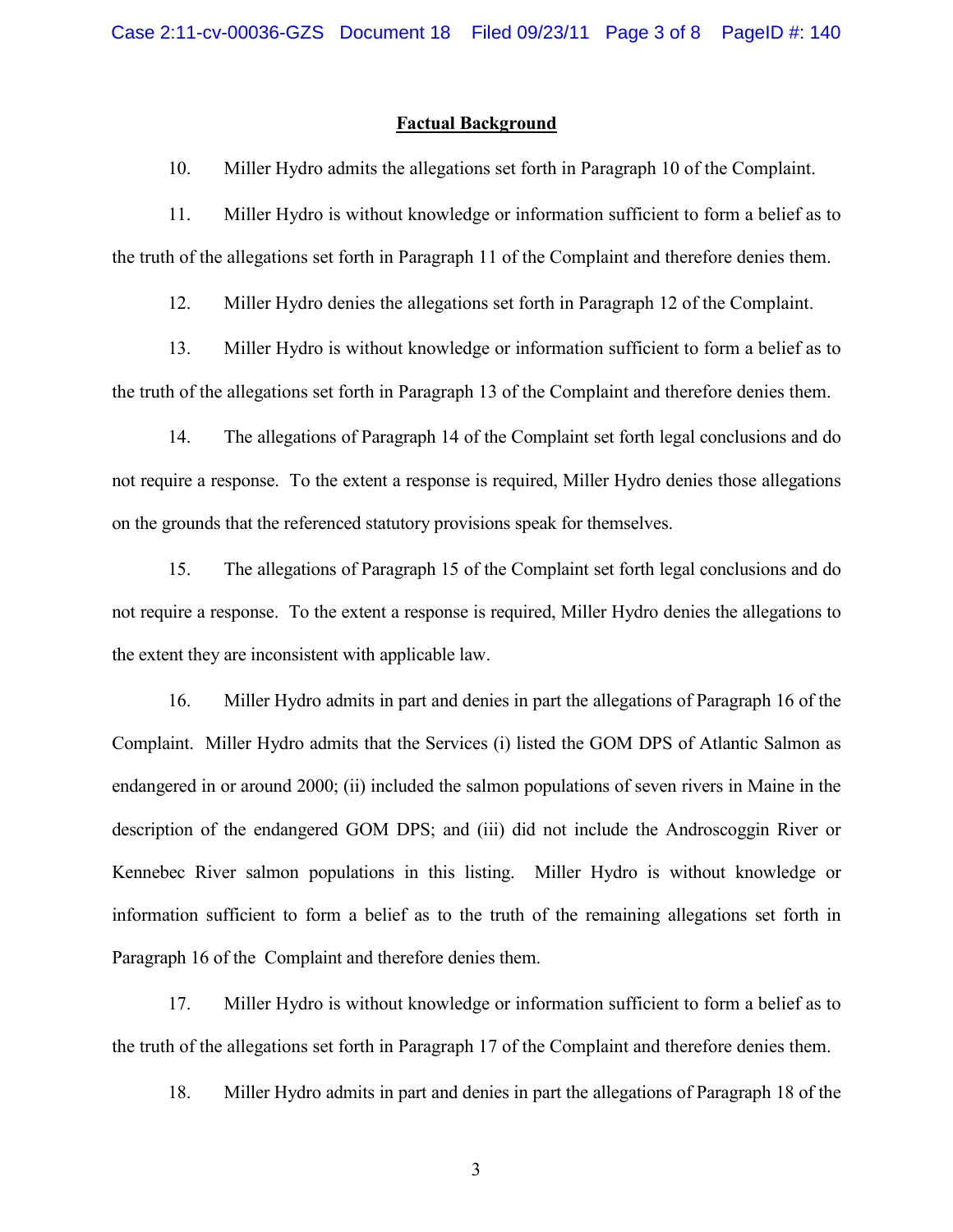Complaint. Miller Hydro admits that NMFS has designated critical habitat for the Kennebec, Androscoggin, and Penobscot Salmon and that the portion of the Androscoggin where the Worumbo dam is located is part of that critical habitat. The remaining allegations of Paragraph 18 of the Complaint set forth legal conclusions and do not require a response. To the extent a response to those allegations is required, Miller Hydro denies the allegations on the grounds that the referenced statutory provision speaks for itself.

19. The allegations of Paragraph 19 of the Complaint set forth legal conclusions and do not require a response. To the extent a response is required, the allegations are denied on the grounds that the referenced statutory provision speaks for itself.

20. The allegations of Paragraph 20 of the Complaint set forth legal conclusions and do not require a response. To the extent a response is required, the allegations are denied on the grounds that the referenced statutory and regulatory provisions speak for themselves.

21. The allegations of Paragraph 21 of the Complaint set forth legal conclusions and do not require a response. To the extent a response is required, the allegations are denied on the grounds that the referenced regulatory provisions speak for themselves.

22. The allegations of Paragraph 22 set forth legal conclusions and do not require a response. To the extent a response is required, those allegations are denied on the grounds that the referenced statutory and regulatory provisions speak for themselves.

23. The allegations of Paragraph 23 of the Complaint set forth legal conclusions and do not require a response. To the extent a response is required, the allegations are denied on the grounds that the referenced statutory provisions speak for themselves.

24. Miller Hydro denies the allegations set forth in Paragraph 24 of the Complaint.

25. Miller Hydro admits in part and denies in part the allegations of Paragraph 25 of the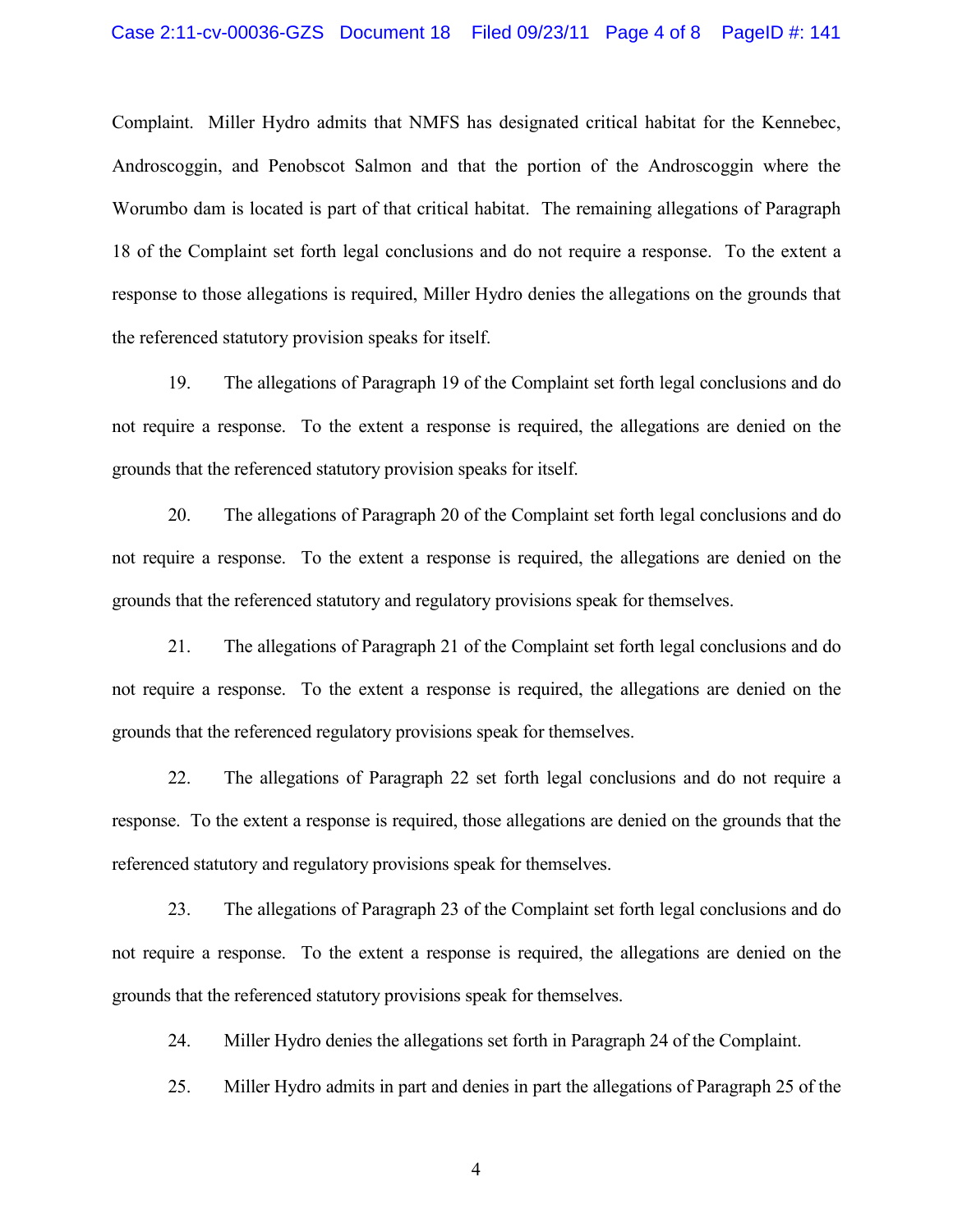#### Case 2:11-cv-00036-GZS Document 18 Filed 09/23/11 Page 5 of 8 PageID #: 142

Complaint. Miller Hydro admits that, as of the time of the filing of this Answer, it has not obtained an incidental take permit or an incidental take statement ("ITS") for the taking of Atlantic Salmon. Miller Hydro denies that it is taking Atlantic Salmon, and denies the remaining allegations set forth in Paragraph 25 of the Complaint.

26. Miller Hydro admits in part and denies in part the allegations of Paragraph 26 of the Complaint. Miller Hydro admits that Paragraph 26 of the Complaint quotes certain passages from the Federal Register. Miller Hydro is without knowledge or information sufficient to form a belief as to the truth of the remaining allegations set forth in Paragraph 26 of the Complaint and therefore denies them.

27. Miller Hydro is without knowledge or information sufficient to form a belief as to the truth of the allegations set forth in Paragraph 27 of the Complaint and therefore denies them.

28. Miller Hydro is without knowledge or information sufficient to form a belief as to the truth of the allegations set forth in Paragraph 28 of the Complaint and therefore denies them.

29. Miller Hydro is without knowledge or information sufficient to form a belief as to the truth of the allegations set forth in Paragraph 29 of the Complaint and therefore denies them.

30. Miller Hydro denies the allegations set forth in Paragraph 30 of the Complaint.

31. The first three sentences of Paragraph 31 of the Complaint set forth legal conclusions and do not require a response. To the extent a response is required, those allegations are denied. Miller Hydro is without knowledge or information sufficient to form a belief as to the truth of the remaining allegations set forth in Paragraph 31 of the Complaint and therefore denies them.

32. Miller Hydro admits in part and denies in part the allegations of Paragraph 32 of the Complaint. Miller Hydro admits that it is engaged in the consultation process, pursuant to Section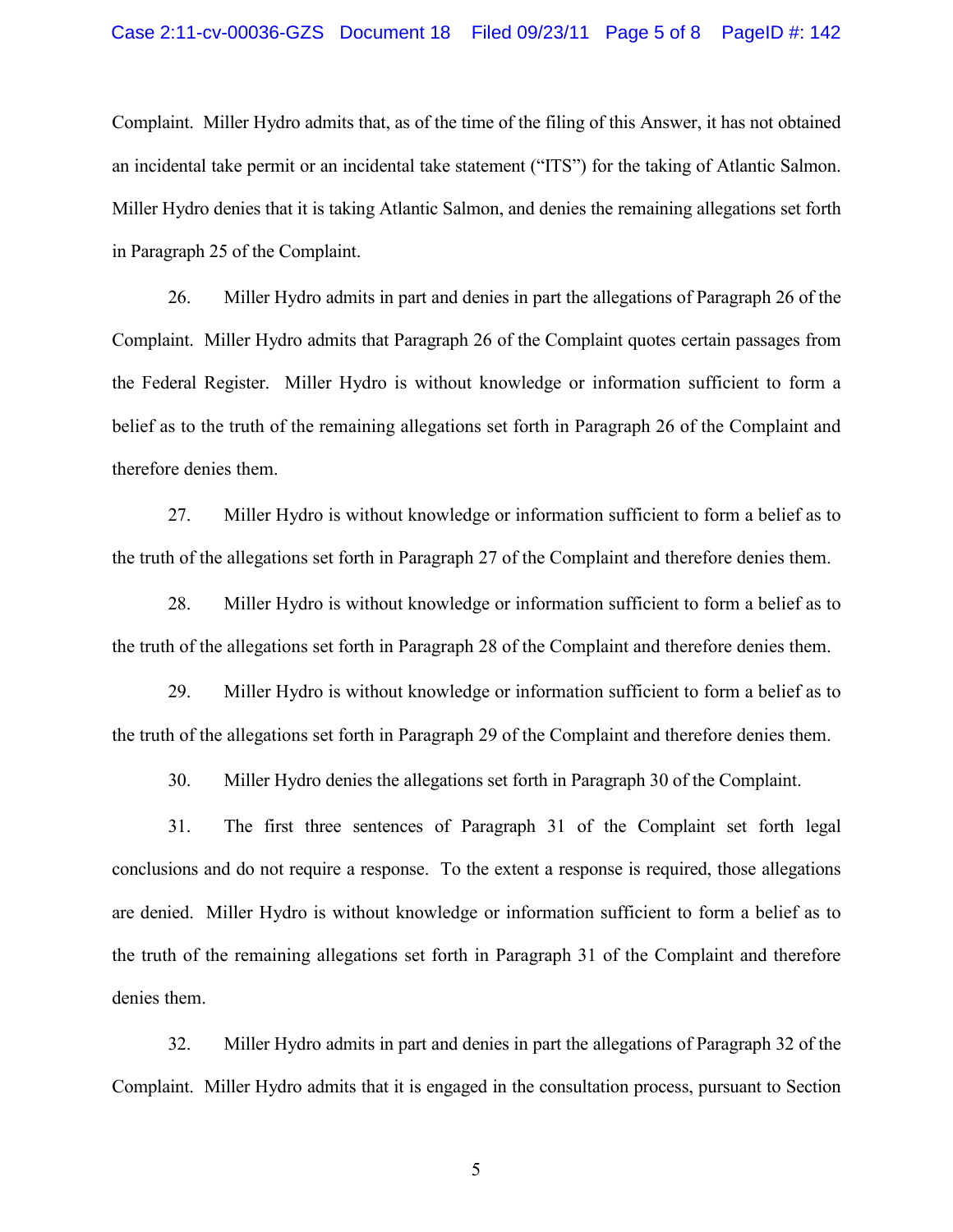#### Case 2:11-cv-00036-GZS Document 18 Filed 09/23/11 Page 6 of 8 PageID #: 143

7 of the ESA, and that this consultation may result in the issuance of an ITS. The remainder of the allegations of Paragraph 32 of the Complaint set forth legal conclusions and do not require a response. To the extent a response is required, those allegations are denied on the grounds that the referenced statutory provisions speak for themselves.

33. The allegations of Paragraph 33 of the Complaint set forth legal conclusions and do not require a response. To the extent a response is required, the allegations are denied on the grounds that the referenced statutory provisions speak for themselves.

34. Miller Hydro admits in part and denies in part the allegations of Paragraph 34 of the Complaint. Miller Hydro admits that it is engaged in the consultation process, pursuant to Section 7 of the ESA, and that this consultation may result in the issuance of an ITS. Miller Hydro denies the remaining allegations set forth in Paragraph 34 of the Complaint.

WHEREFORE, Defendant Miller Hydro Group respectfully requests that the Court grant judgment in its favor; award costs of suit; and grant such further relief as the Court deems just and appropriate.

## **Affirmative Defenses**

1. This action should be dismissed because Plaintiffs have failed to state a cause of action upon which relief can be granted.

2. This action should be dismissed because the Court lacks subject-matter jurisdiction.

3. This action should be dismissed because the federal regulatory agencies have primary jurisdiction.

4. This action should be dismissed because the Plaintiffs failed to exhaust their administrative remedies.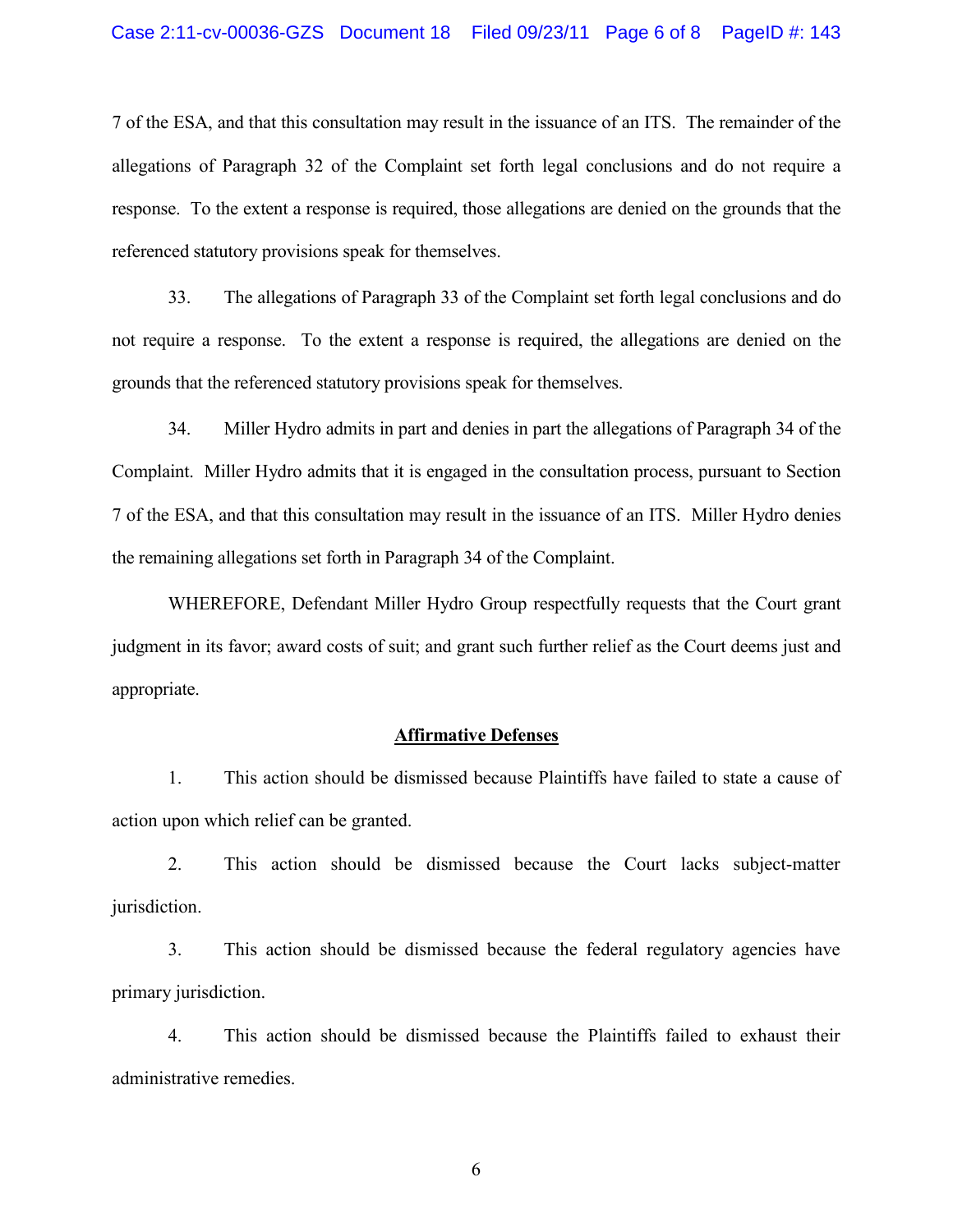Dated at Portland, Maine this 23rd day of September 2011.

Respectfully submitted,

/s/ Theodore Small

Paul McDonald Theodore Small

Bernstein Shur 100 Middle Street; PO Box 9729 Portland, ME 04104-5029 207-774-1200

Attorneys for Defendant Miller Hydro Group